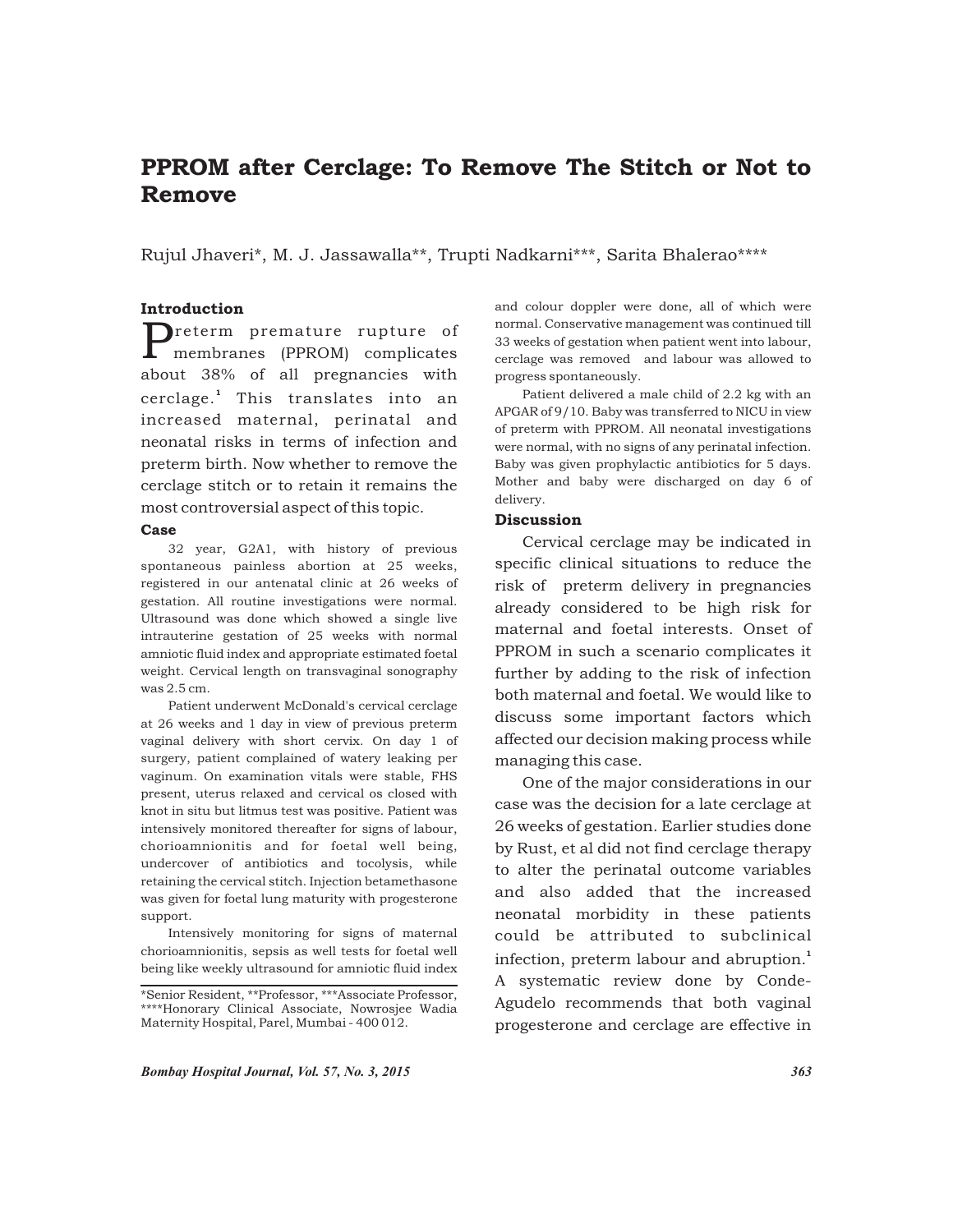the prevention of preterm birth in women with sonographic short cervix in second trimester, singleton pregnancy and previous preterm. However the selection of optimum treatment needs to consider adverse events, cost and patient and physician preferences.<sup>2</sup> Recent studies by Egbe et al, Siestke M concluded that in experienced hands and in the absence of other risk factors like infection, the success rates of cerclage are encouraging with improved prognosis, as it decreases the rates of preterm delivery (< 34 weeks) without an increase in the compound neonatal morbidity.<sup>3,4</sup>

Another crucial decision was whether to administer extended tocolysis. This is still an area of grey zone in the management of preterm premature rupture of membranes. A cochrane database review suggested that the role of tocolytic therapy for women with PPROM is of no benefit, as there was an increase in maternal chorioamnionitis without significant benefits with regards to maternal and infant morbidity and mortality. However, the studies included in the review did not consistently administer latency antibiotics and corticosteroids, both of which are now considered standard of care.<sup>5</sup> Hence further evaluation of tocolysis is required in women with PPROM who are treated with antibiotics and corticosteroids as is currently the standard of care.

PPROM is known to complicate 38% of pregnancies with elective and 20-72% emergency cervical cerclage procedures.<sup>6</sup> While some advocate that early removal of the cerclage stitch negates the risk of infection and chorioamnionitis, $7,8$  it may not improve foetal outcome in terms of prematurity.

While most studies<sup>7-9</sup> support that retention of the cervical stitch after PPROM improves the latency period, whether this increased intrauterine time actually translates into improved neonatal outcomes is not supported by all.

Among the various studies done on this topic, some of them compared pregnancies complicated with PPROM and cerclage with controlled pregnancies with PPROM alone, and found that PPROM with cerclage did have an additional adversities, provided the cerclage was removed immediately.<sup>10</sup> But the issue of timing of cerclage removal was not addressed, as to cerclage should be removed immediately or whether it should be removed with onset of labour or clinical or laboratory evidence of infection or with the onset of foetal distress.

Again among the group of studies which evaluated immediate cerclage removal versus in situ management, administration of corticosteroids and antibiotics formed the determining factor for favourable maternal and neonatal outcome in terms of no increased risk of infection and neonatal morbidity.<sup>9-11</sup>

A review analysis by Ramont  $FR$ ,<sup>12</sup> suggests that management of patients with PPROM with cerclage needs to be individualised. At either extremes of gestational age (<20 weeks or >28 weeks), in pregnancies with PPROM associated with cerclage, the cervical stitch should be removed. However between 20 and 28 weeks gestation,

*364 Bombay Hospital Journal, Vol. 57, No. 3, 2015*